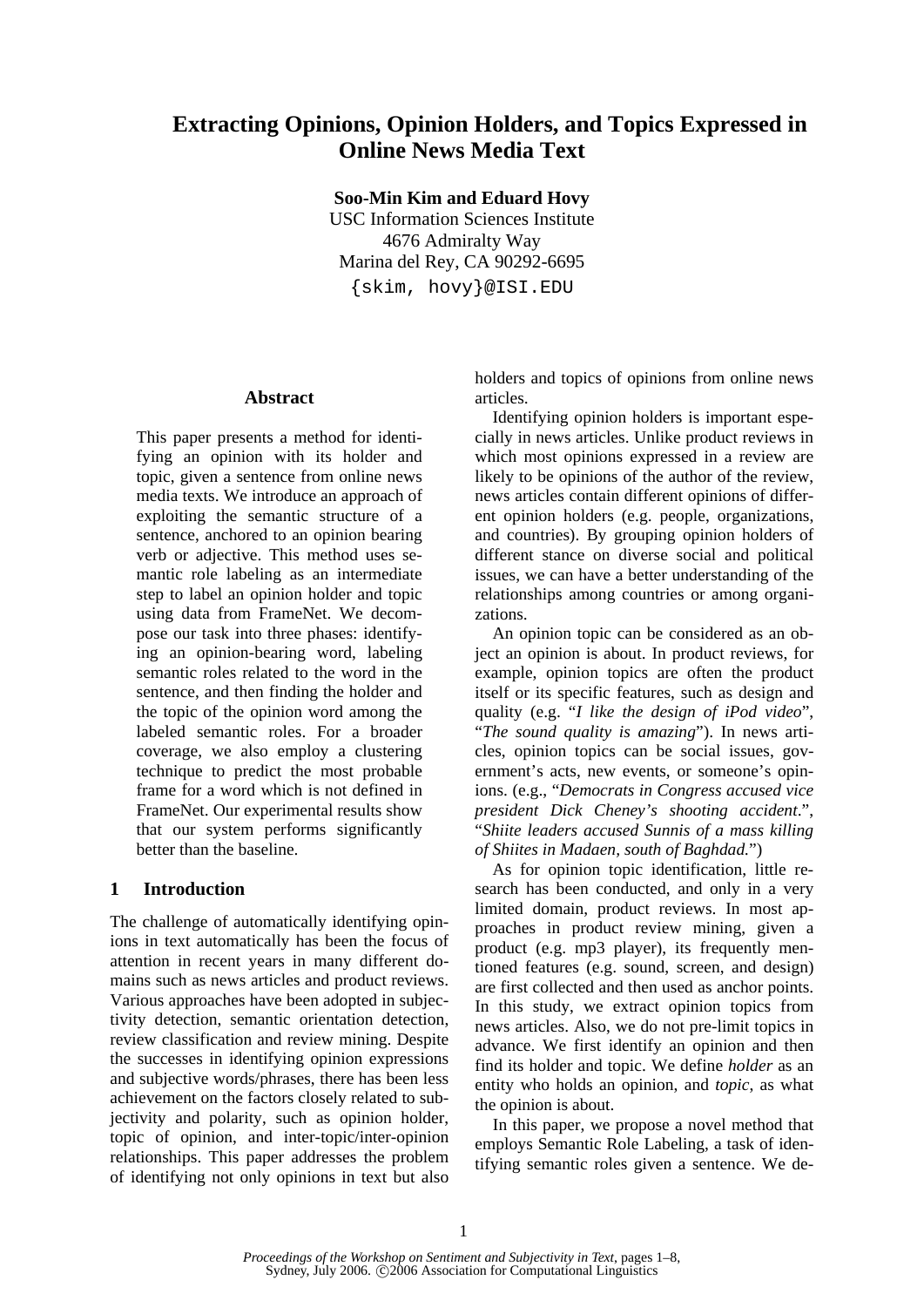compose the overall task into the following steps:

- Identify opinions.
- Label semantic roles related to the opinions.
- Find holders and topics of opinions among the identified semantic roles.
- Store <opinion, holder, topic> triples into a database.

In this paper, we focus on the first three subtasks.

The main contribution of this paper is to present a method that identifies not only opinion holders but also opinion topics. To achieve this goal, we utilize FrameNet data by mapping target words to opinion-bearing words and mapping semantic roles to holders and topics, and then use them for system training. We demonstrate that investigating semantic relations between an opinion and its holder and topic is crucial in opinion holder and topic identification.

This paper is organized as follows: Section 2 briefly introduces related work both in sentiment analysis and semantic role labeling. Section 3 describes our approach for identifying opinions and labeling holders and topics by utilizing FrameNet<sup>1</sup> data for our task. Section 4 reports our experiments and results with discussions and finally Section 5 concludes.

# **2 Related Work**

This section reviews previous works in both sentiment detection and semantic role labeling.

## **2.1 Subjectivity and Sentiment Detection**

Subjectivity detection is the task of identifying subjective words, expressions, and sentences (Wiebe *et al.*, 1999; Hatzivassiloglou and Wiebe, 2000; Riloff *et al.*, 2003). Identifying subjectivity helps separate opinions from fact, which may be useful in question answering, summarization, etc. Sentiment detection is the task of determining positive or negative sentiment of words (Hatzivassiloglou and McKeown, 1997; Turney, 2002; Esuli and Sebastiani, 2005), phrases and sentences (Kim and Hovy, 2004; Wilson *et al*., 2005), or documents (Pang *et al*., 2002; Turney, 2002).

Building on this work, more sophisticated problems such as opinion holder identification have also been studied. (Bethard *et al*., 2004) identify opinion propositions and holders. Their

work is similar to ours but different because their opinion is restricted to propositional opinion and mostly to verbs. Another related works are (Choi *et al*., 2005; Kim and Hovy, 2005). Both of them use the MPQA corpus<sup>2</sup> but they only identify opinion holders, not topics.

As for opinion topic identification, little research has been conducted, and only in a very limited domain, product reviews. (Hu and Liu, 2004; Popescu and Etzioni, 2005) present product mining algorithms with extracting certain product features given specific product types. Our paper aims at extracting topics of opinion in general news media text.

# **2.2 Semantic Role Labeling**

Semantic role labeling is the task of identifying semantic roles such as Agent, Patient, Speaker, or Topic, in a sentence. A statistical approach for semantic role labeling was introduced by (Gildea and Jurafsky, 2002). Their system learned semantic relationship among constituents in a sentence from FrameNet, a large corpus of semantically hand-annotated data. The FrameNet annotation scheme is based on Frame Semantics (Fillmore, 1976). *Frames* are defined as "schematic representations of situations involving various *frame elements* such as participants, props, and other conceptual roles." For example, given a sentence "Jack built a new house out of bricks", a semantic role labeling system should identify the roles for the verb *built* such as "[Agent Jack] built [Created\_entity a new house] [Component out of bricks]"<sup>3</sup>. In our study, we build a semantic role labeling system as an intermediate step to label opinion holders and topics by training it on opinion-bearing frames and their frame elements in FrameNet.

# **3 Finding Opinions and Their Holders and Topics**

For the goal of this study, extracting opinions from news media texts with their holders and topics, we utilize FrameNet data. The basic idea of our approach is to explore how an opinion holder and a topic are semantically related to an opinion bearing word in a sentence. Given a sentence and an opinion bearing word, our method identifies frame elements in the sentence and

are defined as frame elements.

<sup>1</sup> http://framenet.icsi.berkeley.edu/

<sup>&</sup>lt;sup>2</sup> http://www.cs.pitt.edu/~wiebe/pubs/ardasummer02/<br> $3$  The york "build" is defined under the frome "Duild"

 $3$  The verb "build" is defined under the frame "Building" in which Agent, Created\_entity, and Components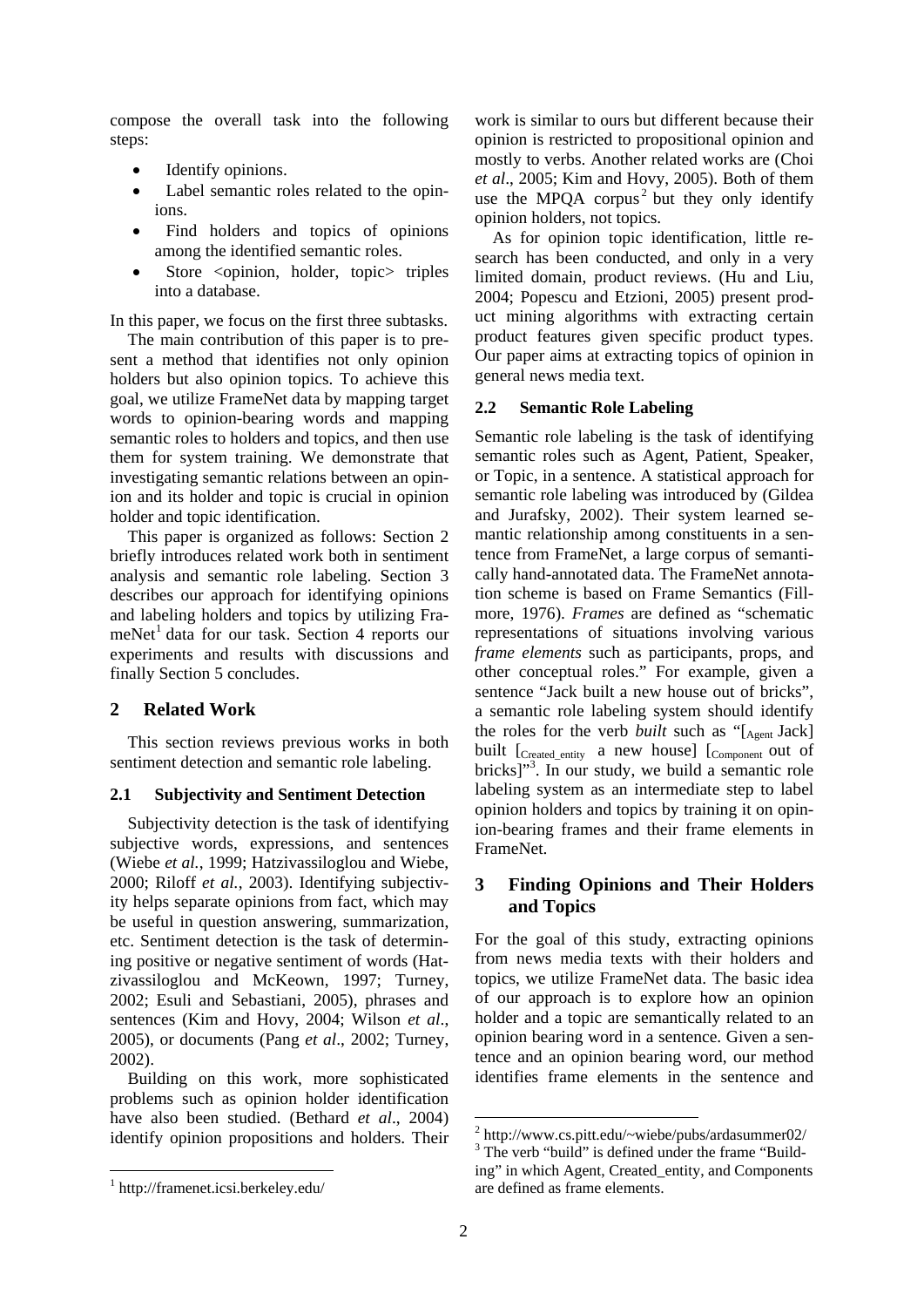Sentence: On Dec. 7, the Islamic Conference Organization (ICO) denounced the affair as a crime.



Figure 1: An overview of our algorithm

searches which frame element corresponds to the opinion holder and which to the topic. The example in Figure 1 shows the intuition of our algorithm.

We decompose our task in 3 subtasks: (1) collect opinion words and opinion-related frames, (2) semantic role labeling for those frames, and (3) finally map semantic roles to holder and topic. Following subsections describe each subtask.

### **3.1 Opinion Words and Related Frames**

We describe the subtask of collecting opinion words and related frames in 3 phases.

#### **Phase 1: Collect Opinion Words**

In this study, we consider an opinion-bearing (positive/negative) word is a key indicator of an opinion. Therefore, we first identify opinionbearing word from a given sentence and extract its holder and topic. Since previous studies indicate that opinion-bearing verbs and adjectives are especially efficient for opinion identification, we focus on creating a set of opinion-bearing verbs and adjectives. We annotated 1860 adjectives and  $2011$  verbs<sup>4</sup> by classifying them into positive, negative, and neutral classes. Words in the positive class carry positive valence whereas

| Frame<br>name       | Lexical units                                              | Frame elements                                     |  |  |
|---------------------|------------------------------------------------------------|----------------------------------------------------|--|--|
| Desiring            | want, wish, hope,<br>eager, desire,<br>interested,         | Event.<br>Experiencer,<br>Location_of_event        |  |  |
| Emotion<br>directed | agitated, amused,<br>anguish, ashamed,<br>angry, annoyed,  | Event, Topic<br>Experiencer,<br>Expressor,         |  |  |
| Mental<br>property  | absurd, brilliant,<br>careless, crazy,<br>cunning, foolish | Behavior,<br>Protagonist,<br>Domain, Degree        |  |  |
| Subject<br>stimulus | delightful, amazing,<br>annoying, amusing,<br>aggravating, | Stimulus, Degree<br>Experiencer,<br>Circumstances, |  |  |

Table 1: Example of opinion related frames and lexical units

those in negative class carry negative valence. Words that are not opinion-bearing are classified as neutral.

Note that in our study we treat word sentiment classification as a three-way classification problem instead of a two-way classification problem (i.e. positive and negative). By adding the third class, neutral, we can prevent the classifier assigning either positive or negative sentiment to weak opinion-bearing word. For example, the word "central" that Hatzivassiloglou and McKeown (1997) marked as a positive adjective is not classified as positive by our system. Instead we mark it as "neutral", since it is a weak clue for an opinion. For the same reason, we did not consider "able" classified as a positive word by General Inquirer<sup>5</sup>, a sentiment word lexicon, as a positive opinion indicator. Finally, we collected 69 positive and 151 negative verbs and 199 positive and 304 negative adjectives.

#### **Phase 2: Find Opinion-related Frames**

We collected frames related to opinion words from the FrameNet corpus. We used FrameNet II (Baker *et al*., 2003) which contains 450 semantic frames and more than 3000 frame elements (FE). A frame consists of lexical items, called *Lexical Unit* (LU), and related frame elements. For instance, LUs in *ATTACK* frame are verbs such as assail, assault, and attack, and nouns such as invasion, raid, and strike. FrameNet II contains

<sup>&</sup>lt;sup>4</sup> These were randomly selected from 8011 English verbs and 19748 English adjectives.

<sup>5</sup> http://www.wjh.harvard.edu/~inquirer/homecat.htm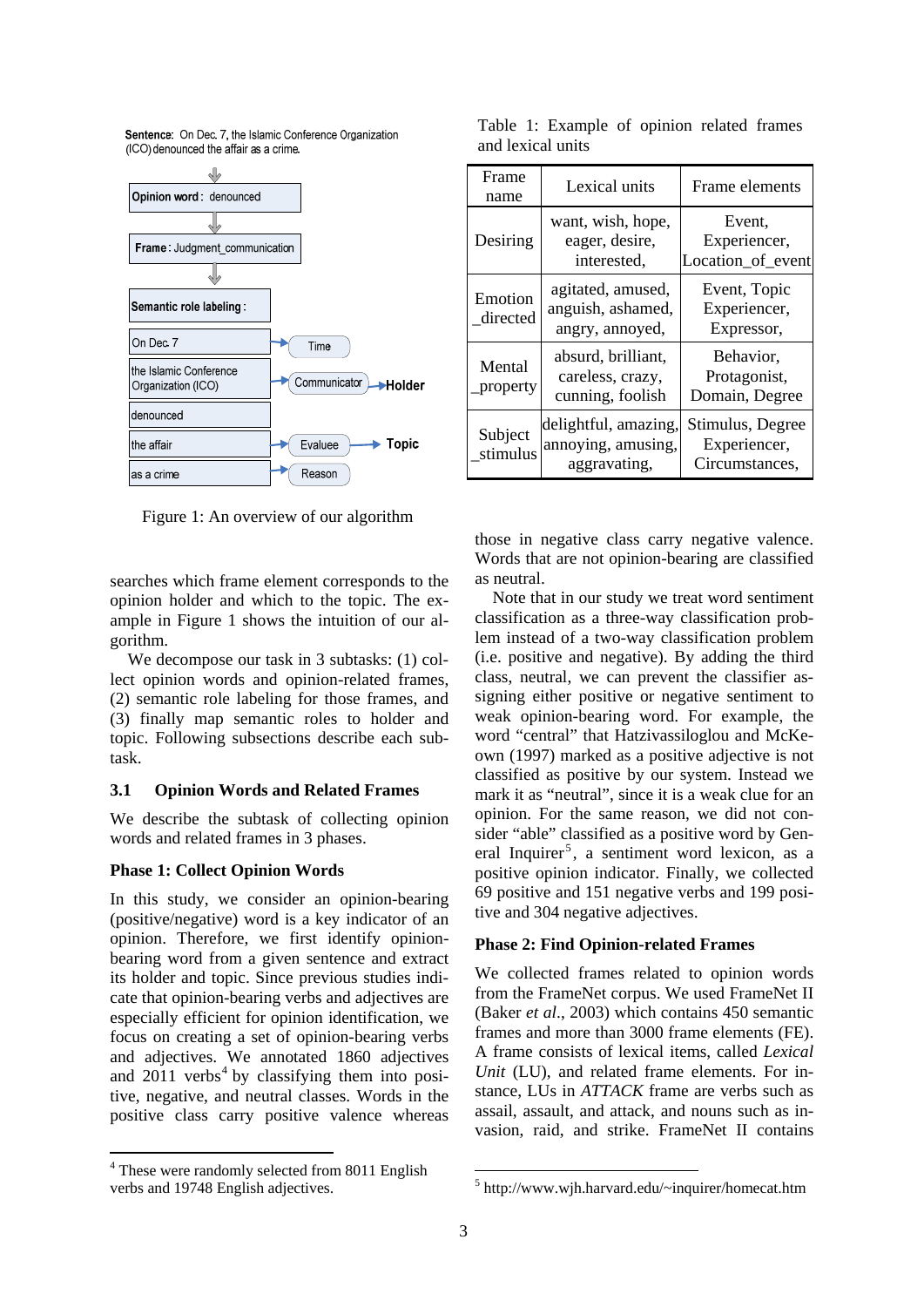approximately 7500 lexical units and over 100,000 annotated sentences.

For each word in our opinion word set described in Phase 1, we find a frame to which the word belongs. 49 frames for verbs and 43 frames for adjectives are collected. Table 1 shows examples of selected frames with some of the lexical units those frames cover. For example, our system found the frame *Desiring* from opinionbearing words *want, wish, hope, etc*. Finally, we collected 8256 and 11877 sentences related to selected opinion bearing frames for verbs and adjectives respectively.

#### **Phase 3: FrameNet expansion**

Even though Phase 2 searches for a correlated frame for each verb and adjective in our opinionbearing word list, not all of them are defined in FrameNet data. Some words such as *criticize* and *harass* in our list have associated frames (*Case 1*), whereas others such as *vilify* and *maltreat* do not have those (*Case 2*). For a word in Case 2, we use a clustering algorithms CBC (Clustering By Committee) to predict the closest (most reasonable) frame of undefined word from existing frames. CBC (Pantel and Lin, 2002) was developed based on the distributional hypothesis (Harris, 1954) that words which occur in the same contexts tend to be similar*.* Using CBC, for example, our clustering module computes lexical similarity between the word *vilify* in Case 2 and all words in Case 1. Then it picks *criticize* as a similar word, so that we can use for *vilify* the frame *Judgment\_communication* to which *criticize* belongs and all frame elements defined under *Judgment\_ communication*.

#### **3.2 Semantic Role Labeling**

To find a potential holder and topic of an opinion word in a sentence, we first label semantic roles in a sentence.

**Modeling:** We follow the statistical approaches for semantic role labeling (Gildea and Jurafsky, 2002; Fleischman *et. al*, 2003) which separate the task into two steps: identify candidates of frame elements (Step 1) and assign semantic roles for those candidates (Step 2). Like their intuition, we treated both steps as classification problems. We first collected all constituents of the given sentence by parsing it using the Charniak parser. Then, in Step 1, we classified candidate constituents of frame elements from non-candidates. In Step 2, each selected candidate was thus classified into one of frame ele-

|  |                 |  | Table 2: Features used for our semantic role |  |
|--|-----------------|--|----------------------------------------------|--|
|  | labeling model. |  |                                              |  |

| Feature            | Description                                                                               |  |  |
|--------------------|-------------------------------------------------------------------------------------------|--|--|
| target word        | A predicate whose meaning<br>represents the frame (a verb<br>or an adjective in our task) |  |  |
| phrase type        | Syntactic type of the frame<br>element (e.g. NP, PP)                                      |  |  |
| head word          | Syntactic head of the frame<br>element phrase                                             |  |  |
| parse tree<br>path | A path between the frame<br>element and target word in<br>the parse tree                  |  |  |
| position           | Whether the element phrase<br>occurs <i>before</i> or <i>after</i> the tar-<br>get word   |  |  |
| voice              | The voice of the sentence<br>(active or passive)                                          |  |  |
| frame name         | one of our opinion-related<br>frames                                                      |  |  |

ment types (e.g. Stimulus, Degree, Experiencer, etc.). As a learning algorithm for our classification model, we used Maximum Entropy (Berger *et al*., 1996). For system development, we used MEGA model optimization package<sup>6</sup>, an implementation of ME models.

**Data:** We collected 8256 and 11877 sentences which were associated to opinion bearing frames for verbs and adjectives from FrameNet annotation data. Each sentence in our dataset contained a frame name, a target predicate (a word whose meaning represents aspects of the frame), and frame elements labeled with element types. We divided the data into 90% for training and 10% for test.

**Features used:** Table 2 describes features that we used for our classification model. The target word is an opinion-bearing verb or adjective which is associated to a frame. We used the Charniak parser to get a phrase type feature of a frame element and the parse tree path feature. We determined a head word of a phrase by an algorithm using a tree head table<sup>7</sup>, position feature by the order of surface words of a frame element and the target word, and the voice feature by a simple pattern. Frame name for a target

<sup>6</sup> http://www.isi.edu/~hdaume/megam/index.html

<sup>7</sup> http://people.csail.mit.edu/mcollins/papers/heads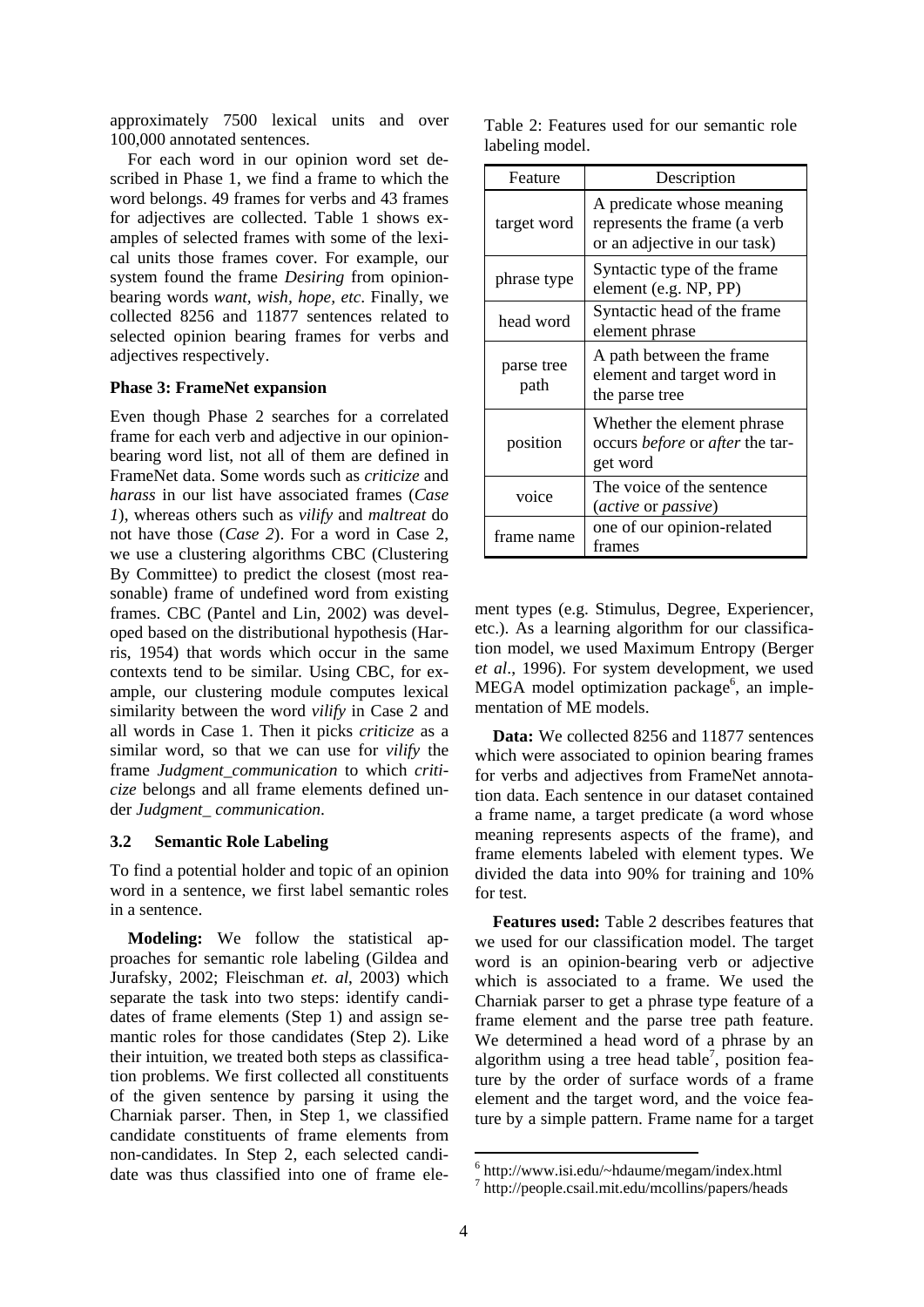Table 3. Precision (P), Recall (R), and *F*score (F) of Topic and Holder identification for opinion verbs (V) and adjectives (A) on Testset 1.

|   | Topic                                           |      |      | Holder |      |      |  |
|---|-------------------------------------------------|------|------|--------|------|------|--|
|   | $P$ (%) $R$ (%) $F$ (%) $P$ (%) $R$ (%) $F$ (%) |      |      |        |      |      |  |
|   | 69.1                                            | 64.0 | 66.5 | 81.9   | 75.7 | 78.7 |  |
| A | 67.5                                            | 73.4 | 70.3 | 66.2   | 77.9 | 71.6 |  |

Table 4. Baseline system on Testset 1.

|   | Topic                                           |      |      | Holder |      |      |  |
|---|-------------------------------------------------|------|------|--------|------|------|--|
|   | $P$ (%) $R$ (%) $F$ (%) $P$ (%) $R$ (%) $F$ (%) |      |      |        |      |      |  |
| V | 85.5                                            | 18.5 | 30.4 | 73.7   | 46.4 | 56.9 |  |
| A | 68.2                                            | 26.5 | 38.2 | 12.0   | 49.1 | 19.3 |  |

word was selected by methods described in Phase 2 and Phase 3 in Subsection 3.1.

#### **3.3 Map Semantic Roles to Holder and Topic**

After identifying frame elements in a sentence, our system finally selects holder and topic from those frame elements. In the example in Table 1, the frame "*Desiring*" has frame elements such as Event ("*The change that the Experiencer would like to see*"), Experiencer ("*the person or sentient being who wishes for the Event to occur*"), Location\_of\_event ("*the place involved in the desired Event*"), Focal\_participant ("*entity that the Experiencer wishes to be affected by some Event*"). Among these FEs, we can consider that Experiencer can be a holder and Focal\_participant can be a topic (if any exists in a sentence). We manually built a mapping table to map FEs to holder or topic using as support the FE definitions in each opinion related frame and the annotated sample sentences.

#### **4 Experimental Results**

The goal of our experiment is first, to see how our holder and topic labeling system works on the FrameNet data, and second, to examine how it performs on online news media text. The first data set (Testset 1) consists of 10% of data described in Subsection 3.2 and the second (Testset 2) is manually annotated by 2 humans. (see Subsection 4.2). We report experimental results for both test sets.

#### **4.1 Experiments on Testset 1**

**Gold Standard**: In total, Testset 1 contains 2028 annotated sentences collected from FrameNet data set. (834 from frames related to opinion verb and 1194 from opinion adjectives) We measure the system performance using precision (the percentage of correct holders/topics among system's labeling results), recall (the percentage of correct holders/topics that system retrieved), and *F*-score.

**Baseline:** For the baseline system, we applied two different algorithms for sentences which have opinion-bearing verbs as target words and for those that have opinion-bearing adjectives as target words. For **verbs**, baseline system labeled a subject of a verb as a holder and an object as a topic. (e.g. "[holder He] *condemned* [topic the lawyer].") For **adjectives**, the baseline marked the subject of a predicate adjective as a holder (e.g. "[holder I] was *happy*"). For the topics of adjectives, the baseline picks a modified word if the target adjective is a modifier (e.g. "That was a *stupid* [topic mistake]".) and a subject word if the adjective is a predicate. ( $\begin{bmatrix} \text{fonic} \end{bmatrix}$  The view) is *breathtaking* in January.)

**Result:** Table 3 and 4 show evaluation results of our system and the baseline system respectively. Our system performed much better than the baseline system in identifying topic and holder for both sets of sentences with verb target words and those with adjectives. Especially in recognizing topics of target opinion-bearing words, our system improved *F*-score from 30.4% to 66.5% for verb target words and from 38.2% to 70.3% for adjectives. It was interesting to see that the intuition that "*A subject of opinionbearing verb is a holder and an object is a topic*" which we applied for the baseline achieved relatively good F-score (56.9%). However, our system obtained much higher *F*-score (78.7%). Holder identification task achieved higher *F*score than topic identification which implies that identifying topics of opinion is a harder task.

We believe that there are many complicated semantic relations between opinion-bearing words and their holders and topics that simple relations such as subject and object relations are not able to capture. For example, in a sentence "Her letter *upset* me", simply looking for the subjective and objective of the verb *upset* is not enough to recognize the holder and topic. It is necessary to see a deeper level of semantic rela-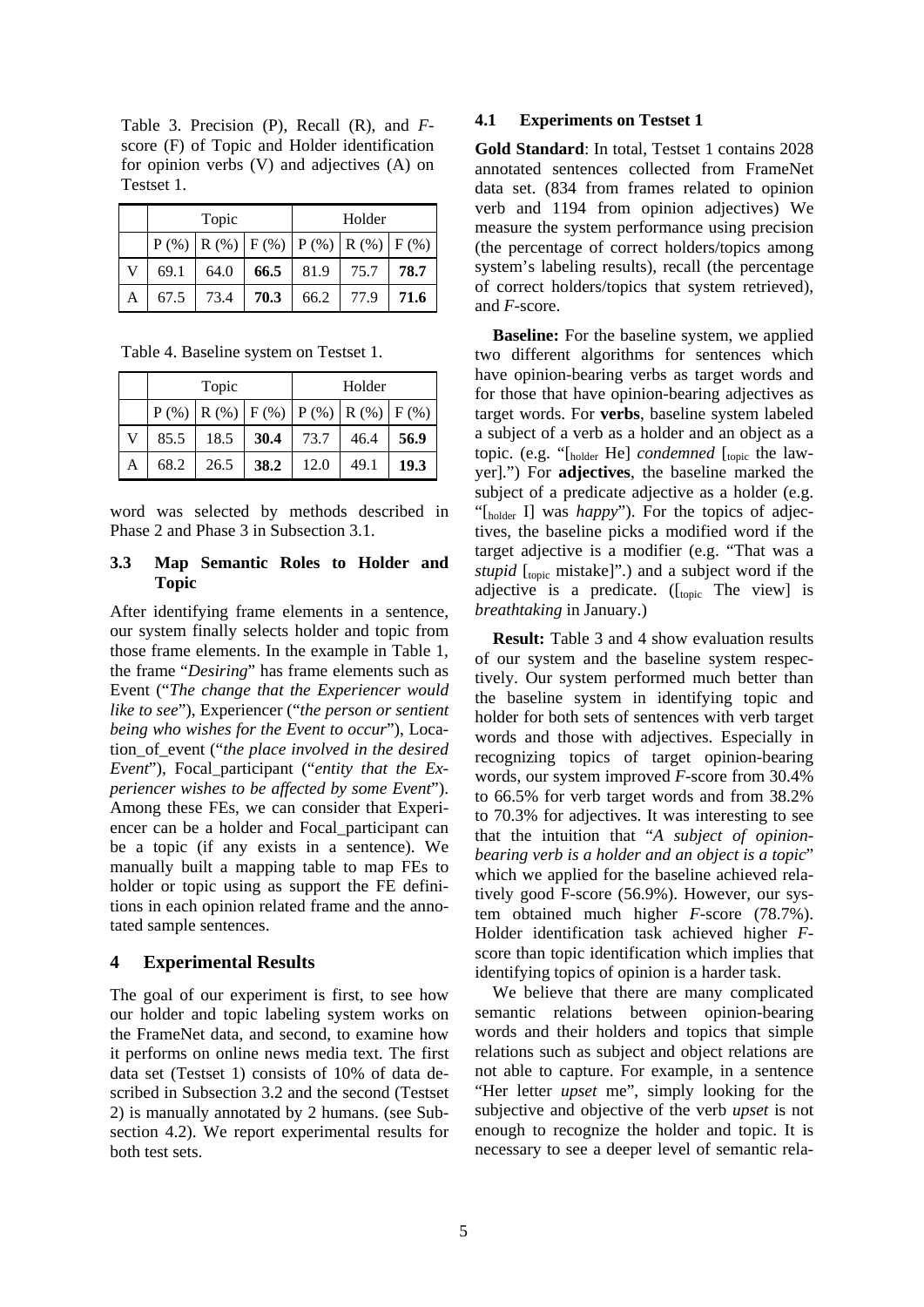Table 5. Opinion-bearing sentence identification on Testset 2. (P: precision, R: recall, F: F-score, A: Accuracy, H1: Human1, H2: Human2)

|                | $P(\% )$ | R(% ) | $F$ (%) | A(%) |
|----------------|----------|-------|---------|------|
| H1             | 56.9     | 67.4  | 61.7    | 64.0 |
| H <sub>2</sub> | 43.1     | 57.9  | 49.4    | 55.0 |

Table 6: Results of Topic and Holder identification on Testset 2. (Sys: our system, BL: baseline)

|           |                | Topic |                                            |      | Holder |      |      |  |
|-----------|----------------|-------|--------------------------------------------|------|--------|------|------|--|
|           |                |       | $P(*)  R(*)  F(*)  P(*)  R(*)  R(*)  F(*)$ |      |        |      |      |  |
| Sys       | H1             | 64.7  | 20.8                                       | 31.5 | 47.9   | 34.0 | 39.8 |  |
|           | H <sub>2</sub> | 58.8  | 7.1                                        | 12.7 | 36.6   | 26.2 | 30.5 |  |
| <b>BL</b> | H1             | 12.5  | 9.4                                        | 10.7 | 20.0   | 28.3 | 23.4 |  |
|           | H <sub>2</sub> | 23.2  | 7.1                                        | 10.9 | 14.0   | 19.0 | 16.1 |  |

tions: "Her letter" is a stimulus and "me" is an experiencer of the verb *upset*.

#### **4.2 Experiments on Testset 2**

**Gold Standard:** Two humans<sup>8</sup> annotated 100 sentences randomly selected from news media texts. Those news data is collected from online news sources such as The New York Times, UN Office for the Coordination of Humanitarian Affairs, and BBC News<sup>9</sup>, which contain articles about various international affaires. Annotators identified opinion-bearing sentences with marking opinion word with its holder and topic if they existed. The inter-annotator agreement in identifying opinion sentences was 82%.

**Baseline**: In order to identify opinion-bearing sentences for our baseline system, we used the opinion-bearing word set introduced in Phase 1 in Subsection 3.1. If a sentence contains an opinion-bearing verb or adjective, the baseline system started looking for its holder and topic. For holder and topic identification, we applied the

same baseline algorithm as described in Subsection 4.1 to Testset 2.

**Result:** Note that Testset 1 was collected from sentences of opinion-related frames in FrameNet and therefore all sentences in the set contained either opinion-bearing verb or adjective. (i.e. All sentences are opinion-bearing) However, sentences in Testset 2 were randomly collected from online news media pages and therefore not all of them are opinion-bearing. We first evaluated the task of opinion-bearing sentence identification. Table 5 shows the system results. When we mark all sentences as opinion-bearing, it achieved 43% and 38% of accuracy for the annotation result of Human1 and Human2 respectively. Our system performance (64% and 55%) is comparable with the unique assignment.

We measured the holder and topic identification system with precision, recall, and *F*-score. As we can see from Table 6, our system achieved much higher precision than the baseline system for both Topic and Holder identification tasks. However, we admit that there is still a lot of room for improvement.

The system achieved higher precision for topic identification, whereas it achieved higher recall for holder identification. In overall, our system attained higher *F*-score in holder identification task, including the baseline system. Based on *F*score, we believe that identifying topics of opinion is much more difficult than identifying holders. It was interesting to see the same phenomenon that the baseline system mainly assuming that subject and object of a sentence are likely to be opinion holder and topic, achieved lower scores for both holder and topic identification tasks in Testset 2 as in Testset 1. This implies that more sophisticated analysis of the relationship between opinion words (e.g. verbs and adjectives) and their topics and holders is crucial.

#### **4.3 Difficulties in evaluation**

We observed several difficulties in evaluating holder and topic identification. First, the boundary of an entity of holder or topic can be flexible. For example, in sentence "Senator Titus Olupitan who sponsored the bill wants the permission.", not only "Senator Titus Olupitan" but also "Senator Titus Olupitan who sponsored the bill" is an eligible answer. Second, some correct holders and topics which our system found were evaluated wrong even if they referred the same entities in the gold standard because human annotators marked only one of them as an answer.

<sup>&</sup>lt;sup>8</sup> We refer them as Human1 and Human2 for the rest of this paper.

www.nytimes.com, www.irinnews.org, and www.bbc.co.uk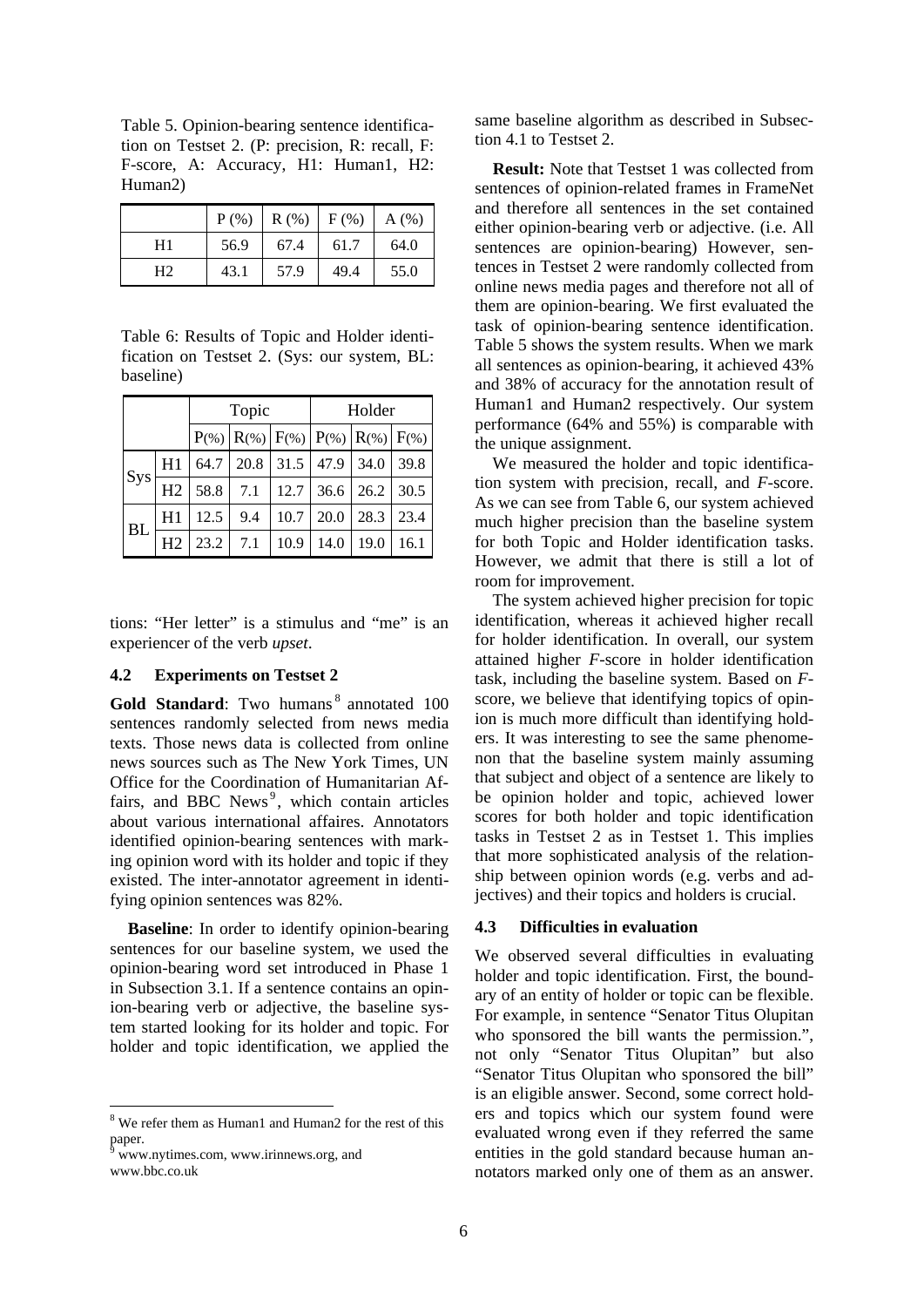In the future, we need more annotated data for improved evaluation.

#### **5 Conclusion and Future Work**

This paper presented a methodology to identify an opinion with its holder and topic given a sentence in online news media texts. We introduced an approach of exploiting semantic structure of a sentence, anchored to an opinion bearing verb or adjective. This method uses semantic role labeling as an intermediate step to label an opinion holder and topic using FrameNet data. Our method first identifies an opinion-bearing word, labels semantic roles related to the word in the sentence, and then finds a holder and a topic of the opinion word among labeled semantic roles.

There has been little previous study in identifying opinion holders and topics partly because it requires a great amount of annotated data. To overcome this barrier, we utilized FrameNet data by mapping target words to opinion-bearing words and mapping semantic roles to holders and topics. However, FrameNet has a limited number of words in its annotated corpus. For a broader coverage, we used a clustering technique to predict a most probable frame for an unseen word.

Our experimental results showed that our system performs significantly better than the baseline. The baseline system results imply that opinion holder and topic identification is a hard task. We believe that there are many complicated semantic relations between opinion-bearing words and their holders and topics which simple relations such as subject and object relations are not able to capture.

In the future, we plan to extend our list of opinion-bearing verbs and adjectives so that we can discover and apply more opinion-related frames. Also, it would be interesting to see how other types of part of speech such as adverbs and nouns affect the performance of the system.

#### **Reference**

- Baker, Collin F. and Hiroaki Sato. 2003. The Frame-Net Data and Software. *Poster and Demonstration at Association for Computational Linguistics*. Sapporo, Japan.
- Berger, Adam, Stephen Della Pietra, and Vincent Della Pietra. 1996. A maximum entropy approach to natural language processing, *Computational Linguistics*, (22-1).
- Bethard, Steven, Hong Yu, Ashley Thornton, Vasileios Hatzivassiloglou, and Dan Jurafsky. 2004. Automatic Extraction of Opinion Propositions and

their Holders, *AAAI Spring Symposium on Exploring Attitude and Affect in Text: Theories and Applications*.

- Choi, Y., Cardie, C., Riloff, E., and Patwardhan, S. 2005. Identifying Sources of Opinions with Conditional Random Fields and Extraction Patterns. *Proceedings of HLT/EMNLP-05*.
- Esuli, Andrea and Fabrizio Sebastiani. 2005. Determining the semantic orientation of terms through gloss classification. *Proceedings of CIKM-05, 14th ACM International Conference on Information and Knowledge Management*, Bremen, DE, pp. 617- 624.
- Fillmore, C. Frame semantics and the nature of language. 1976. In *Annals of the New York Academy of Sciences: Conferences on the Origin and Development of Language and Speech*, Volume 280: 20- 32.
- Fleischman, Michael, Namhee Kwon, and Eduard Hovy. 2003. Maximum Entropy Models for FrameNet Classification. *Proceedings of EMNLP*, Sapporo, Japan.
- Gildea, D. and Jurafsky, D. Automatic Labeling of semantic roles. 2002. In *Computational Linguistics.* 28(3), 245-288.
- Harris, Zellig, 1954. *Distributional structure*. Word, 10(23) :146--162.
- Hatzivassiloglou, Vasileios and Kathleen McKeown. 1997. Predicting the Semantic Orientation of Adjectives. *Proceedings of 35th Annual Meeting of the Assoc. for Computational Linguistics* (ACL-97): 174-181
- Hatzivassiloglou, Vasileios and Wiebe, Janyce. 2000. Effects of Adjective Orientation and Gradability on Sentence Subjectivity. *Proceedings of International Conference on Computational Linguistics (COLING-2000).* Saarbrücken, Germany.
- Hu, Minqing and Bing Liu. 2004. Mining and summarizing customer reviews". *Proceedings of the ACM SIGKDD International Conference on Knowledge Discovery & Data Mining (KDD-2004)*, Seattle, Washington, USA.
- Kim, Soo-Min and Eduard Hovy. 2004. Determining the Sentiment of Opinions. *Proceedings of COL-ING-04*. pp. 1367-1373. Geneva, Switzerland.
- Kim, Soo-Min and Eduard Hovy. 2005. Identifying Opinion Holders for Question Answering in Opinion Texts. *Proceedings of AAAI-05 Workshop on Question Answering in Restricted Domains*
- Pang, Bo, Lillian Lee, and Shivakumar Vaithyanathan. 2002. Thumbs up? Sentiment Classification using Machine Learning Techniques, *Proceedings of EMNLP-*2002.